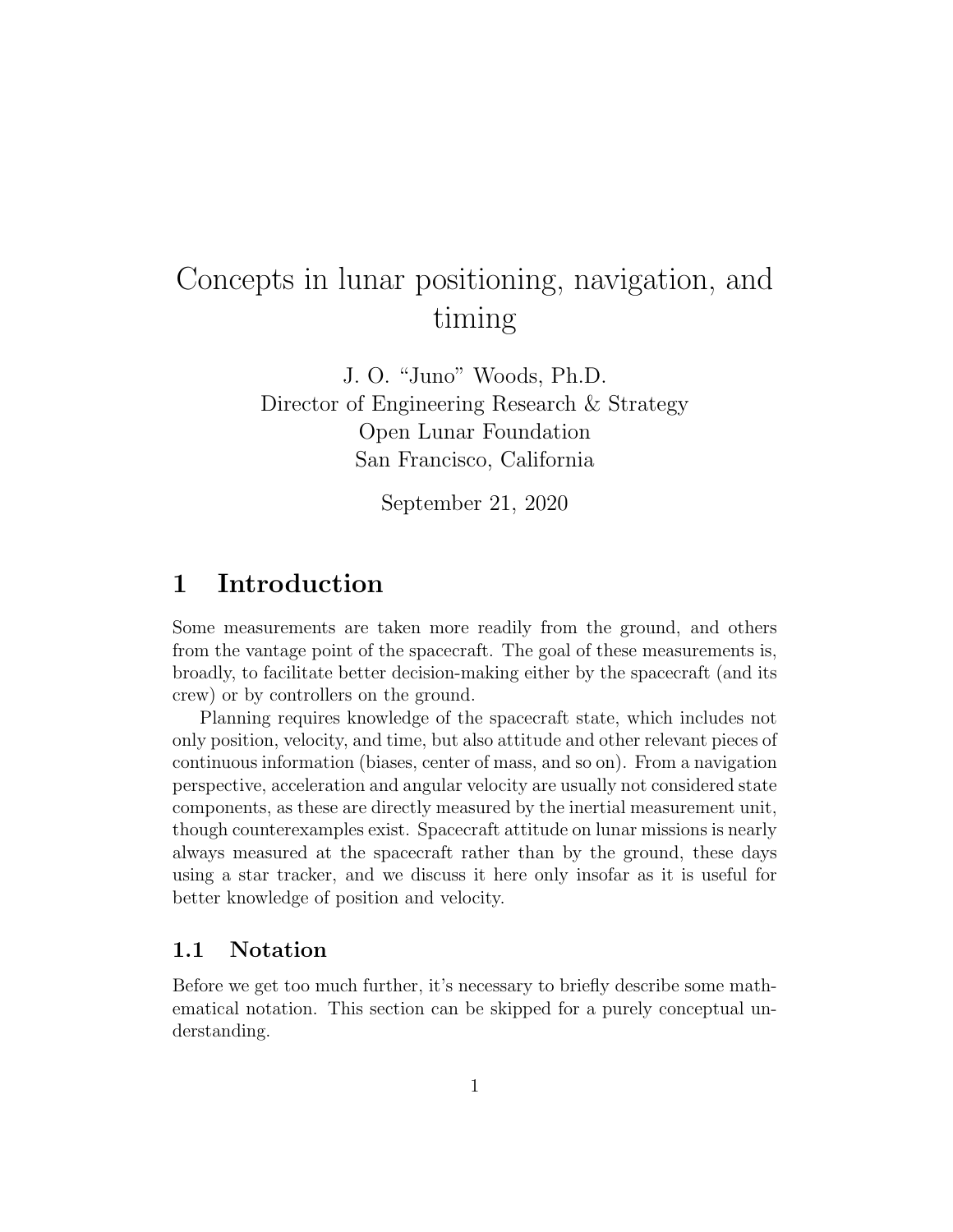We employ italics to indicate a scalar variable, e.g.  $\theta$ . A vector variable is written θ. The time derivative of a variable is indicated using a dot above the variable,  $\theta$ .

A hat may mean one of two different things. Most commonly, we will use  $\hat{x}$  to indicate the *estimated* value of a vector; if x is the true state of the spacecraft,  $\hat{x}$  is its the state we have estimated from the available information. Occasionally, and when explicitly indicated,  $\hat{u}$  may indicate a normalized (or unit) vector.

A tilde over a variable indicates that the variable is a measurement, e.g.  $\tilde{y}$ .

# 2 Time, oscillators, and filters

Time presents a key constraint on navigation strategies. When taking measurements which require cooperation between two or more parties — such as in radio ranging — the subjective experience of time may differ due not only to relativity but also due to the nature of the oscillators we use to measure time. Before we can discuss measurements further, it is necessary to briefly explore some electrical engineering and physics concepts.

# 2.1 Electronic oscillators

An oscillator is an electronic or mechanical component which generates a periodic signal, which might be a sine or square wave.

Perhaps the simplest electronic oscillator is an LC circuit [\[Savary, 1827\]](#page-15-0), which is composed of an *inductor* (L) and a *capacitor* (C). A voltage across the capacitor causes a current to pass through the inductor, usually consisting of a coil of insulated wire. The current generates a magnetic field which opposes any change in the current, which in turn generates a voltage across the coil. That voltage causes the current to reverse direction, until charge is again built up on the capacitor. The energy oscillates between being stored in an electric field in the capacitor and a magnetic field in the inductor, and thus the circuit converts a direct current into an alternating current.

Practically, a non-superconducting electronic oscillator also includes resistance, and is typically referred to as a  $RLC$  circuit. Whether RLC or LC,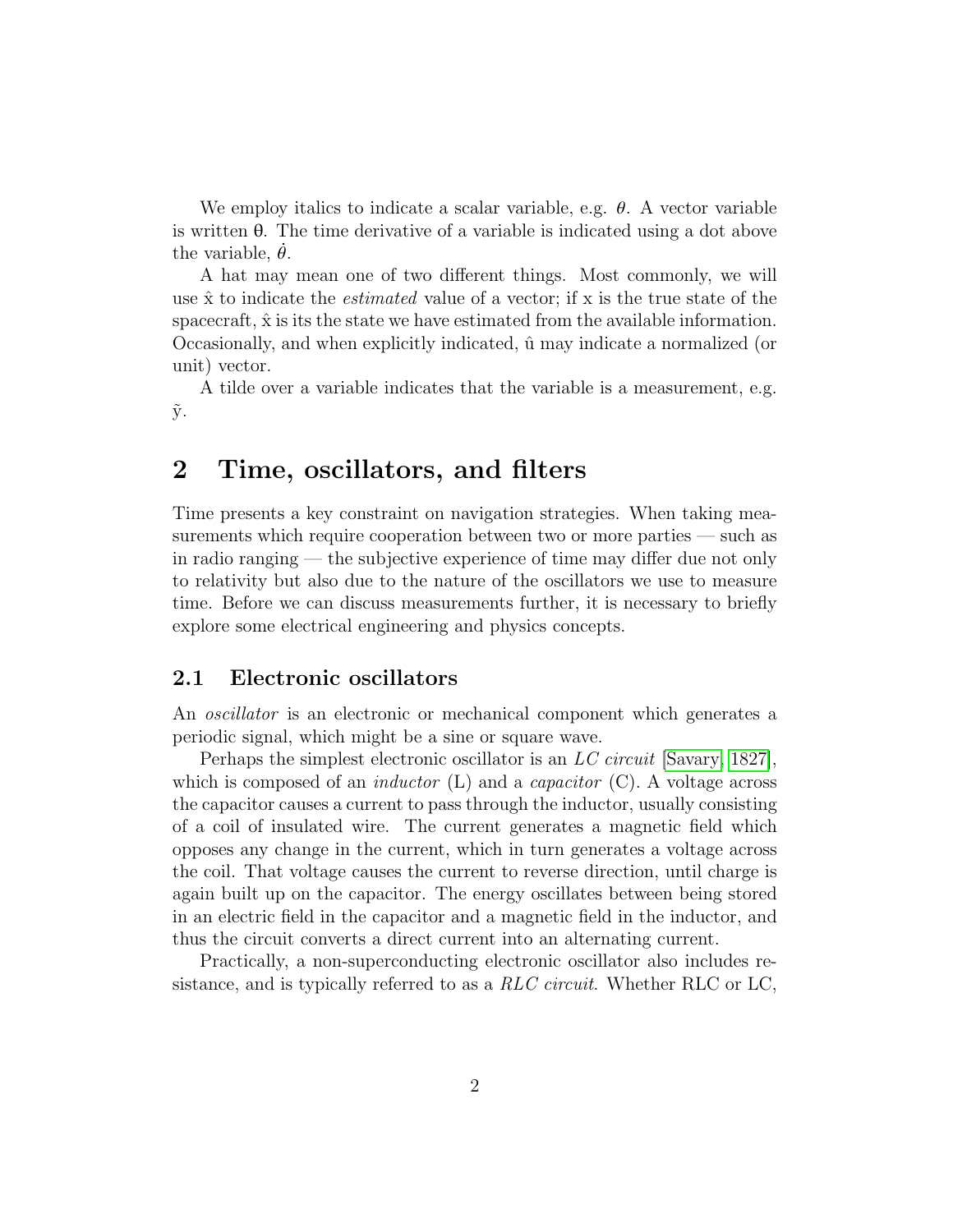the simplest of these circuits have a resonance frequency (hertz) given by

$$
f_0 = \frac{1}{2\pi}\omega_0\,,\tag{1}
$$

where

$$
\omega_0 = \frac{1}{\sqrt{LC}}\tag{2}
$$

is the angular frequency (radians per second).

# 2.2 Electromechanical oscillators

A tuning fork is an example of a simple mechanical oscillator. An energy input creates a standing wave in the material which is dissipated over time as heat.

Since we are interested in a voltage or current signal, however, we must look to an electromechanical tuning fork — one which takes a voltage as an input and produces a voltage signal as an output. Piezoelectric crystals were introduced in 1918 [\[Nicolson, 1918\]](#page-15-1), and found almost immediate use in radio [\[Bayard, 1926\]](#page-15-2). The application of an electric field causes a deformation in the crystal. When the voltage is removed, the crystal resonates like a tuning fork, which produces an electric field; the crystal oscillator thus behaves like an RLC circuit.

# 2.3 Properties of oscillators

An oscillator can be viewed as a filter which selectively passes (or blocks) signals close to the resonance frequency. In a bandpass filter, as the signal frequency deviates from the resonance frequency, the power passed through the circuit falls. When the power falls to half its original value, we call this frequency a *cutoff frequency*. Each bandpass filter has two, one above  $(\omega_2)$ and one below  $(\omega_1)$ . We can thus define a bandwidth

$$
\Delta \omega = \omega_2 - \omega_1 \tag{3}
$$

as the difference between the cutoff frequencies. The bandwidth is related to the resonance frequency by the fractional bandwidth

$$
B_f = \frac{\Delta \omega}{\omega_0},\tag{4}
$$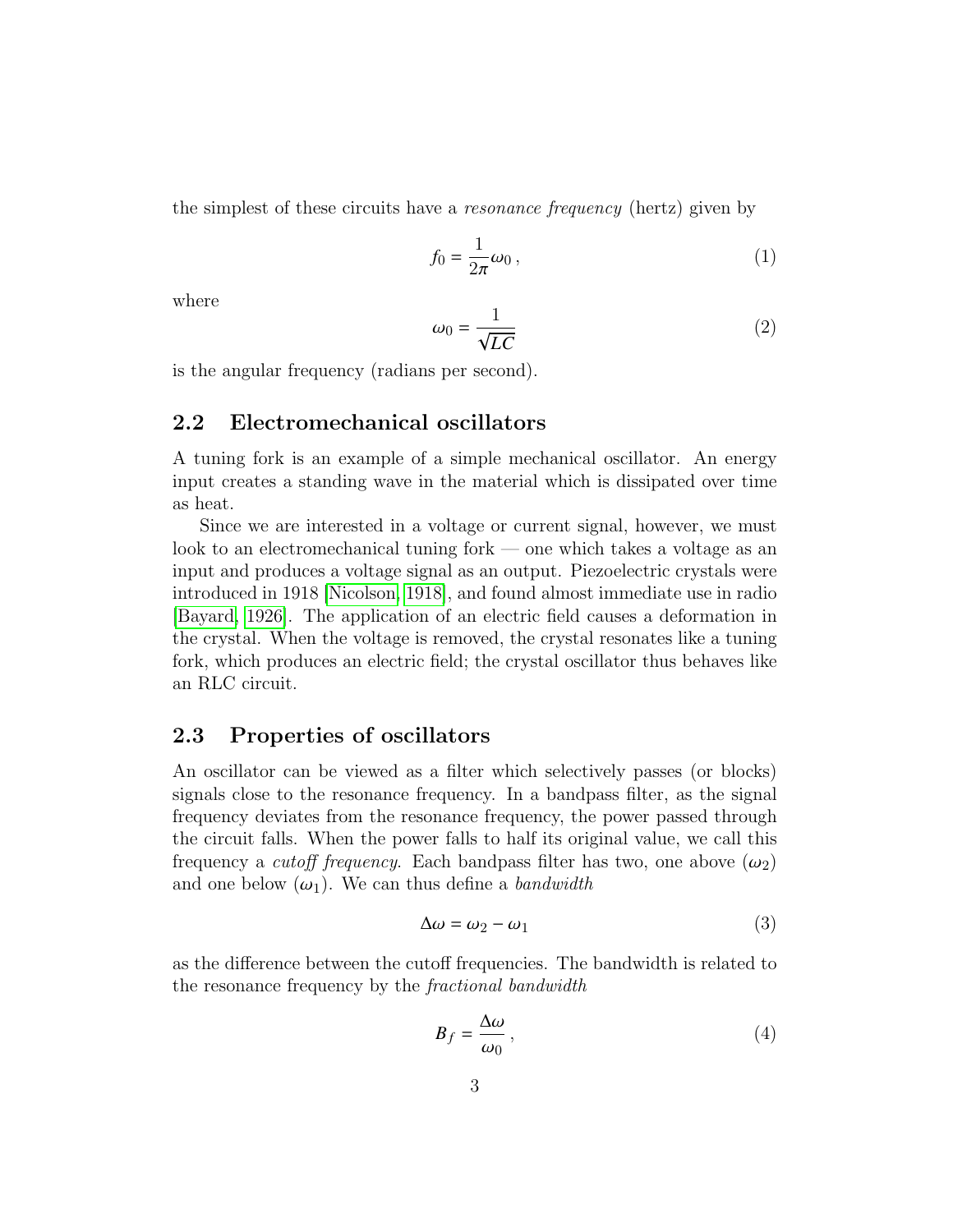which is the inverse of the *quality factor* or  $Q$  factor,

$$
Q = \frac{1}{B_f} \,. \tag{5}
$$

The  $Q$  factor tells how quickly the oscillator loses energy. A tuning fork that continues to resonate after being struck has a higher  $Q$ , whereas one which damps more quickly has a lower  $Q$ . Indeed, [Van Beek and Puers](#page-15-3) [\[2012\]](#page-15-3) note that "mechanical resonators exhibit very high  $Q$ -factors upto several million, while LC-based filters show a  $Q$ -factor of about 10 and  $R-C$ or  $g_m$ –C filters show a Q of less than 1." If the Q factor is low, the oscillator will show a broader spectrum of frequencies; but if the  $Q$  factor is high, the spectrum will contain only a single frequency. Van Beek and Puers call this non-deterministic frequency stability.

Deterministic frequency stability is also a consideration in oscillators [\[Van](#page-15-3) [Beek and Puers, 2012\]](#page-15-3). Much of the development work around quartz crystal oscillator technology related to thermal behavior of these mechanical resonators, whose resonant frequency may change according to temperature [\[Fr](#page-15-4)[erking, 1996\]](#page-15-4). Modern quartz crystal oscillators resonant frequencies drift by only a few parts per million, whereas cmos-based oscillators are in the parts per thousand range [\[Van Beek and Puers, 2012\]](#page-15-3). In addition to stability, we care that the frequency given for an oscillator is accurate to specification.

[Van Beek and Puers](#page-15-3) [\[2012\]](#page-15-3) also cites power dissipation as a concern. If the signal-to-noise ratio is not sufficiently high, the resonance will not be self-sustaining.

# 2.4 Atomic oscillators

The atomic clock, reviewed in [Vessot](#page-16-0) [\[1989\]](#page-16-0), provides for superior stochastic stability. Atoms resonate at characteristic frequencies; these frequencies are visible in atomic spectra diagrams, and are used as fingerprints to identify distant elements in astronomy, as well as molecules in laboratory samples. For the purposes of atomic clocks, we are most interested in the hyperfine spectra, which are produced by interactions between the nucleus and the electrons.

The caesium standard enabled time-keeping with greater accuracy than astronomically-derived measurements of time [\[Essen and Parry, 1955\]](#page-16-1), resulting in the re-definition of the si second as equal to "9,192,631,770 periods of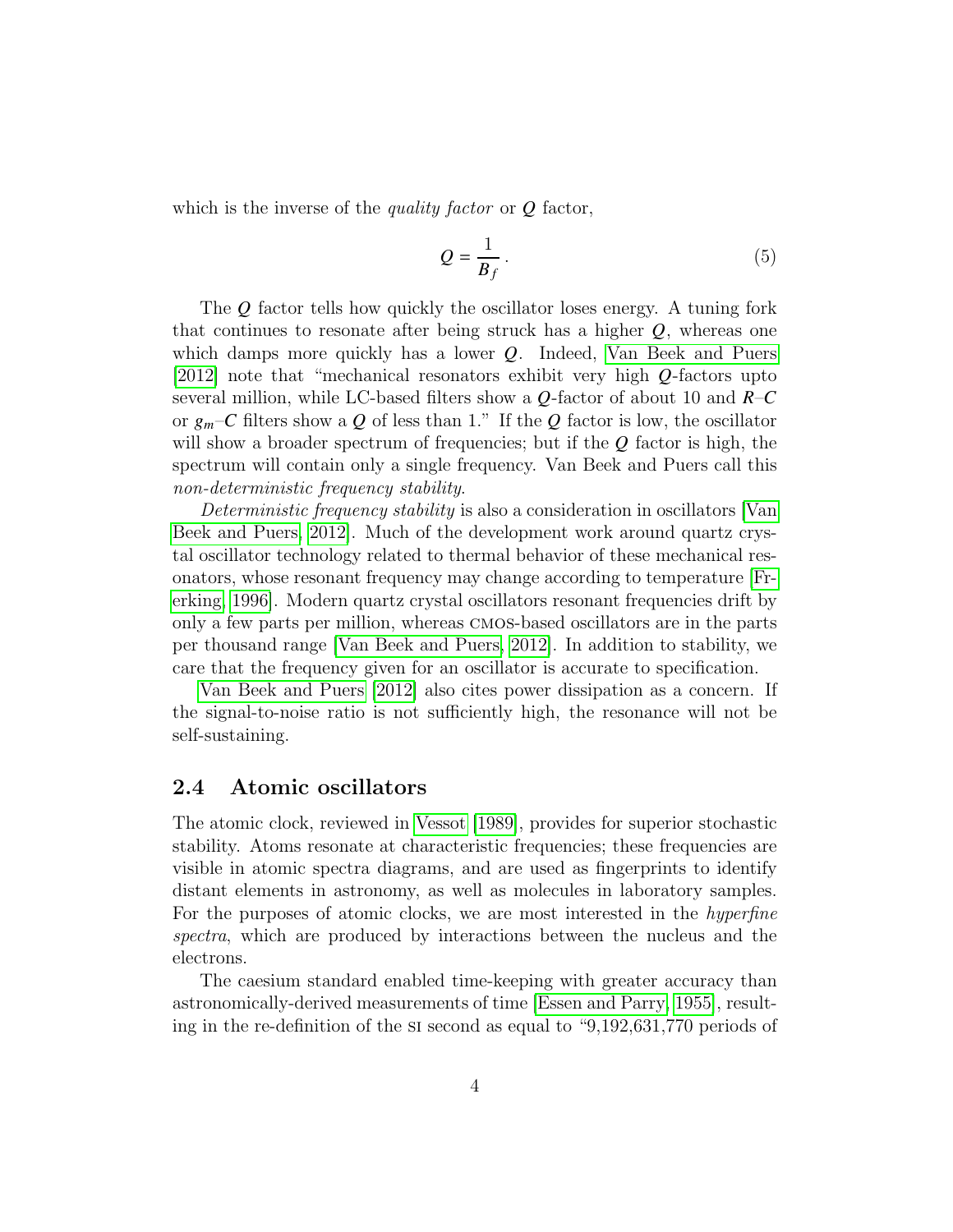radiation corresponding to the transition between the two levels of the hyperfine transition of the ground state of caesium 133" [\[Bureau International des](#page-16-2) [Poids et Mesures, 1967\]](#page-16-2). When caesium-133's unpaired electron has a spin that is anti-parallel to the nuclear spin, the atom is in a lower energy state (total spin  $F = 3$ ) than when the electron spin is in the same direction as that of the nucleus  $(F = 4)$ . If just enough energy is supplied to an  $F = 3$  caesium atom to excite it to  $F = 4$ , then after one period, the caesium re-emits the radiation to return to  $F = 3$ .

The rubidium gas cell standard was invented shortly thereafter (reviewed in [Riley](#page-16-3) [\[2019\]](#page-16-3)), followed by the hydrogen maser [\[Goldenberg et al., 1960\]](#page-16-4). The first measurements using strontium clocks were reported by [Campbell](#page-16-5) [et al.](#page-16-5) [\[2017\]](#page-16-5); whereas most atomic clocks emit radiation in the microwave range, optical clocks emit light.

Today, a weighting strategy is used to average measurements from hundreds of atomic clocks to produce the International Atomic Time scale  $(TAI)$ , from which Coordinated Universal Time (UTC) is derived [\[Bureau Interna](#page-16-6)[tional des Poids et Mesures, 2018\]](#page-16-6). For other applications, the choice of oscillator depends on the use-case. [Stein and Vig](#page-16-7) [\[1991\]](#page-16-7) review a number of such trades between rubidium, caesium, hydrogen masers, and two types of crystal oscillators (TCXO and OCXO).

It is common for a more accurate frequency standard to be used to fix a less accurate one over some time interval. A quartz or rubidium oscillator in a gnss receiver provides a signal whose output is constrained by timing signals from gnss satellites, which may contain a hydrogen, caesium, or rubidium standard. Gps satellites contain caesium and rubidium standards, for example; Galileo relies on hydrogen masers and caesium. Most commercial rubidium atomic clocks — which are reasonably inexpensive to produce — combine a rubidium oscillator with a quartz oscillator.

# 2.5 Oscillators and atomic clocks for space

[Prestage and Weaver](#page-16-8) [\[2007\]](#page-16-8) provide a reasonably good review of oscillators for use in space, and discuss the mercury ion atomic clock developed by JPL. Such devices are unsurprisingly both expensive and complex, consisting of — at least — an ultrastable quartz oscillator, and often an atomic clock resonator which disciplines the quartz oscillator. JPL's Deep Space Atomic Clock possesses an order of magnitude better stability than the GPS rubidium clock with one-half the mass; it has comparable stability to much heavier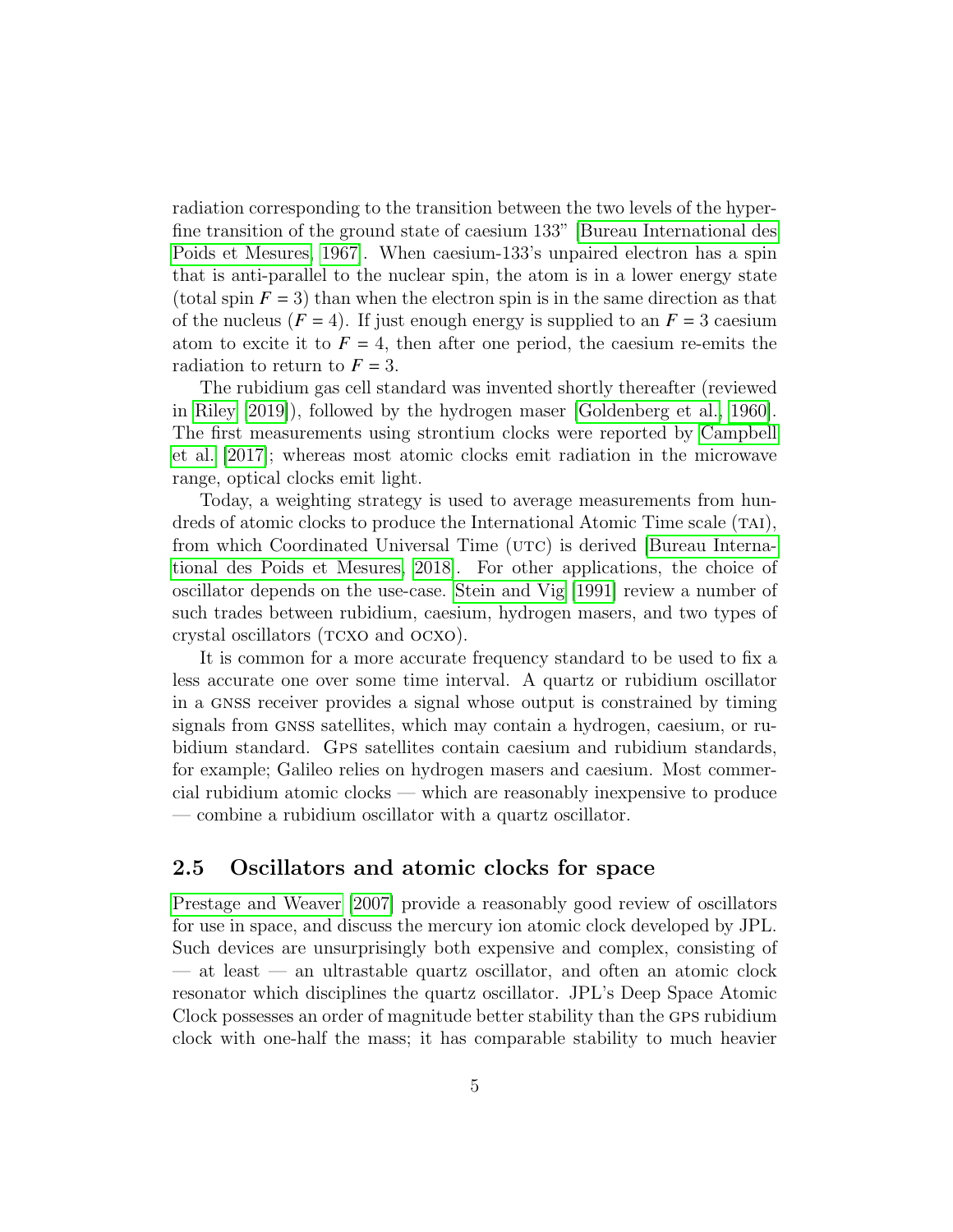space-rated atomic clocks.

### 2.6 Noise

Let us for a moment return to our discussion of filters and signals. Every signal transfers or converts some amount of energy (joules) over a fixed time interval (seconds), which we call the signal's *power* ( $J/s$  or watts). We can describe the distribution of power in a signal  $x(t)$  into various frequencies using the power spectral density. The spectrum can be obtained from time series data using a Fourier transform.

White noise is a random signal with a constant power spectral density — that is, the intensity of the signal at different frequencies is uniform. In a discrete signal, white noise samples are uncorrelated random variables with zero mean and finite variance.

Flicker noise, sometimes called *pink noise*, has a  $1/f$  power spectral density. That is, the intensity is proportional to the inverse of the frequency. This type of noise is common in oscillators and electronics.

# 2.7 Allan variance

Just as a universe consisting of a single rigid object can have no velocity, since velocity is relative, time is meaningless in a universe consisting of a solitary time-keeping device. There would be no basis for estimating the length of a period of such a clock. With two clocks, one might measure the period of the beat frequency in order to characterize one with respect to the other. This is fairly simple in the presence of white noise, but becomes harder with flicker noise, because finish me

[Allan](#page-17-0) [\[1966\]](#page-17-0) developed a method for measuring the period of the beat frequency between two frequency standards. The Allan variance provides finish me

# 2.8 When time matters

Frequency drift matters primarily during two-or-more-party collaboration using radio frequency signals, since these are generated using oscillators. Time tends to matter a great deal less when the oscillators have a great deal of stability (such as when taking measurements using lasers, which rely on similar physics to atomic clocks).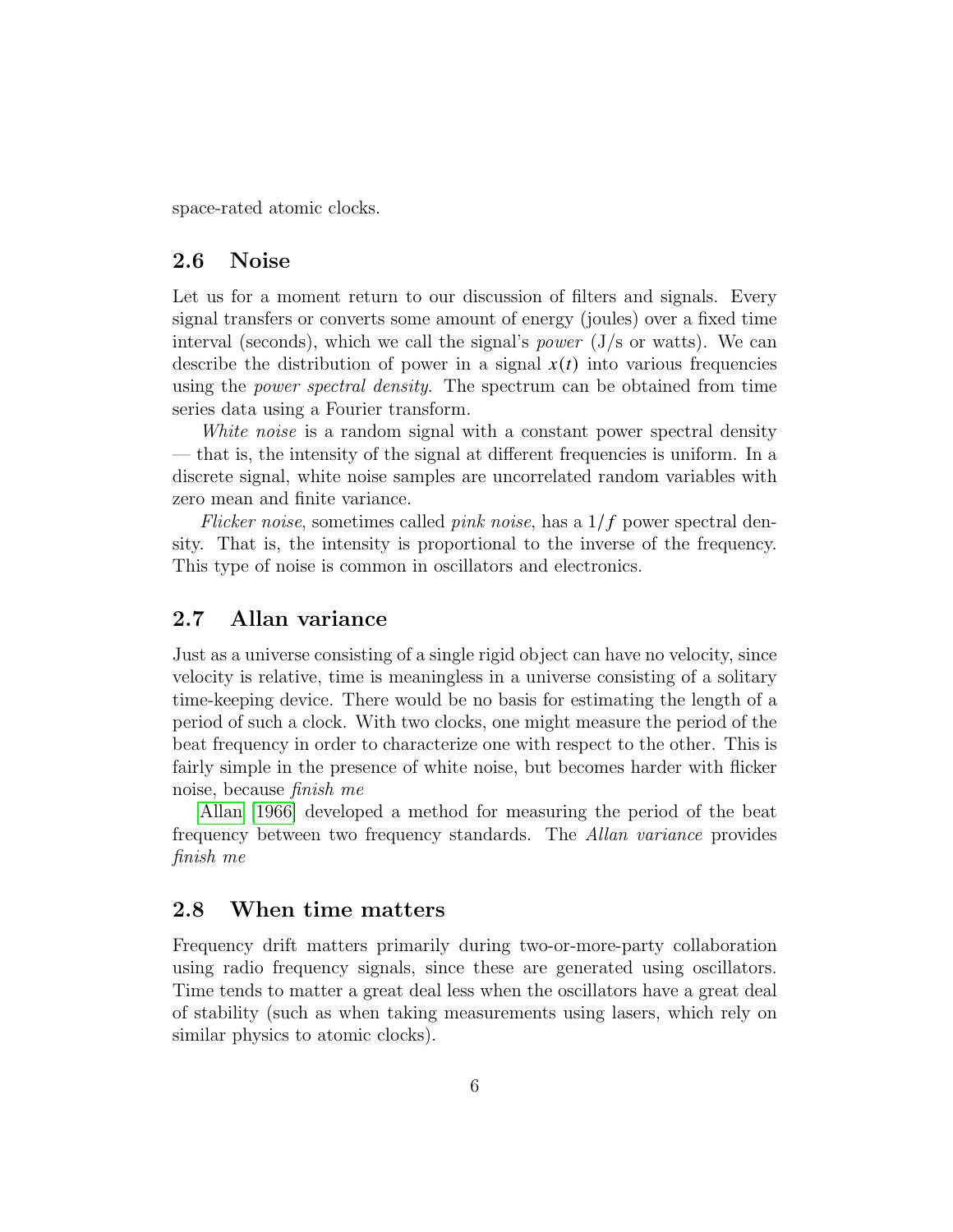In the vicinity of earth, gnss satellites provide not only position and velocity information, but also timekeeping. In school, gps is often taught as providing position triangulation between satellites, but that is an incomplete picture. Gnss constellations are aligned in time using ground updates and atomic clocks. The gps receiver must simultaneously solve for four scalar pseudoranges, which are the signal time-of-flight plus some receiver clock drift. With that information in hand, position and clock drift (four values) can be uniquely calculated from the four scalar measurements. By measuring the Doppler shift in each signal, velocity may be uniquely determined as well.

Radar and lidar measurements differ substantially because of the oscillator involved. The radar signal's stability varies according to the oscillator selected. The laser, however, is the oscillator  $-$  and functions much in the same way as an atomic clock, with all of the stability benefits thereof.

# 3 Measurements

In navigation, there is a vocabulary for describing the type of information in a measurement.

Common scalar measurements include range, range-rate, and angles. A range measurement provides a distance without any implied direction. A range-rate is its first derivative. Usually we say these are measured along a line of sight (LOS), a unit vector, but that vector may not be included in the measurement information (or relevant), or may be so uncertain that we discard it.

It is also important to note that the range and range-rate measurements along an unknown line of sight  $\hat{u}$  only include the components of the position and velocity measurements that are parallel to the line of sight, e.g.

$$
\rho = \mathbf{r} \cdot \hat{\mathbf{u}} \tag{6}
$$

$$
\dot{\rho} = \dot{\mathbf{r}} \cdot \hat{\mathbf{u}},\tag{7}
$$

where r is the position, i velocity,  $\hat{u}$  the line of sight unit vector, and  $\hat{\rho}$  the scalar range-rate. Similarly, an angle measurement alone carves out a cone about a reference vector, but does not on its own describe a direction.

A line of sight may also be measured in three-dimensional space; this is a unit vector, as previously mentioned. A line of sight has two degrees of freedom; if two components are given, the third can be determined from the first two, since the length of the vector is unity. A line of sight is also referred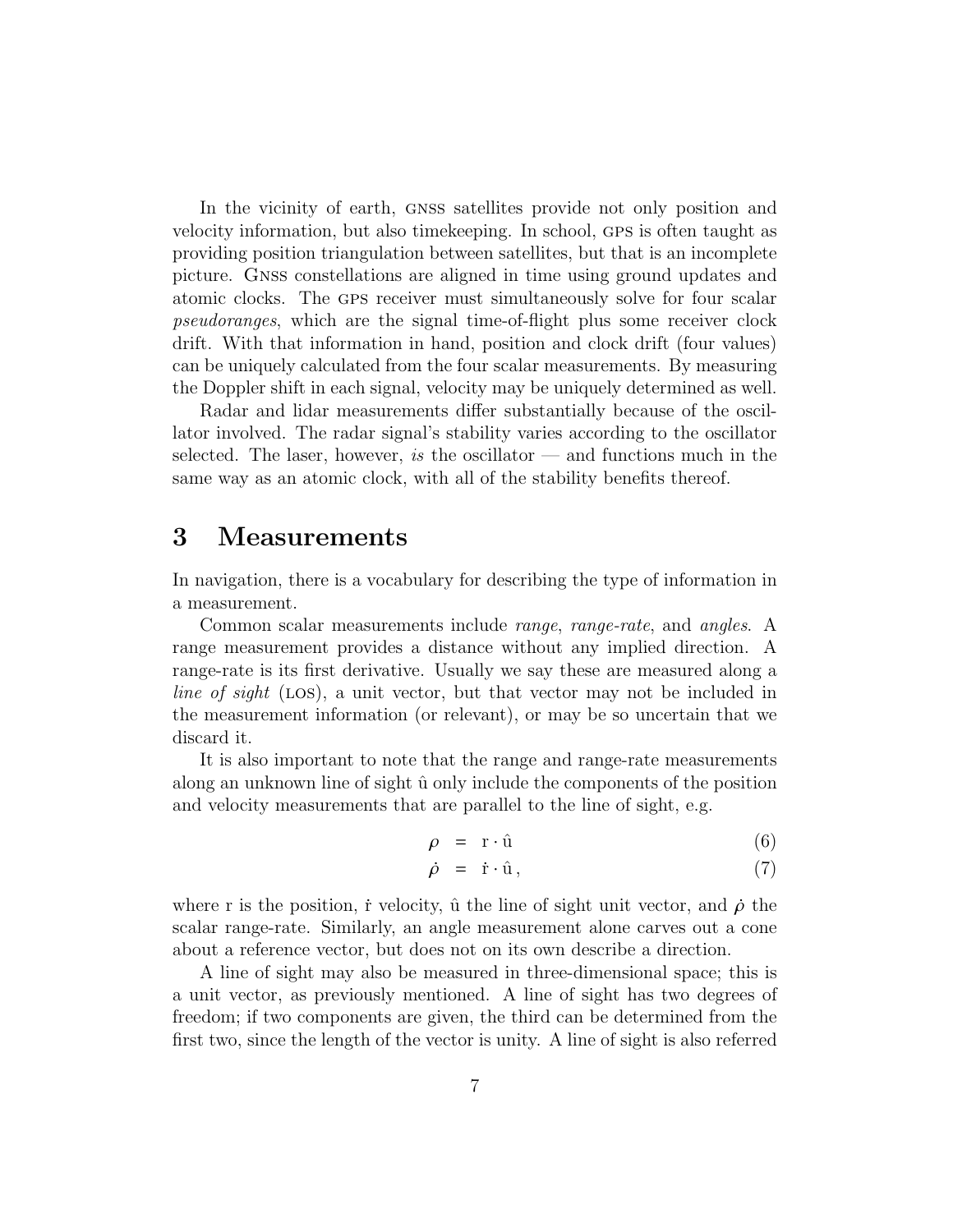to as a direction or a bearing; for example, the combination of an azimuth (typically an angle about a vertical vector) and an elevation (angle relative to horizontal) can be used to produce a bearing.

Including a range or range-rate in a line of sight vector adds an additional degree of freedom; now three numbers are required to fully describe the measurements. An example of a range-rate with line of sight measurement might come from a carefully directed laser measuring the Doppler shift of some object; this is not the same as a velocity measurement, since it only measures along the los and nothing is revealed about the components of velocity that aren't parallel with the measured vector. On the other hand, a range measurement along a line of sight is essentially the same as a position measurement.

Going back to our 2-DOF bearing, if we provide an angle about a line of sight vector for a third degree of freedom, we now have an *attitude* measurement. There are quite a few ways to represent attitudes (for a review, see [Shuster](#page-17-1) [\[1993\]](#page-17-1)). For example, with three numbers we can represent an attitude as an angle about some unit vector,

$$
\theta = \hat{u}\theta \,,\tag{8}
$$

sometimes referred to as an *axis–angle*. It is quite common, however, to see a *unit quaternion*, which is a four-dimensional unit vector, used to represent an attitude. A unit quaternion is defined as

$$
q = \begin{bmatrix} \cos(\theta/2) \\ \hat{u}\sin(\theta/2) \end{bmatrix},
$$
\n(9)

though the order of the scalar and vector components may vary.

A key challenge in navigation is the development of sensor models for converting dense datasets into simple measurements. For example, a lidar provides a point cloud — effectively an array of many line of sight measurements with ranges — and our task might be to identify a single position vector which describes the object the lidar is imaging. Alternatively, we might have a model which produces a position and an attitude of the imaged object, if we wish to land on it or rendezvous with it.

Sensor models may also be simpler. For example, it's fairly straightforward to produce a model that converts a time of flight (given a signal with velocity  $c$ ) to a range measurement.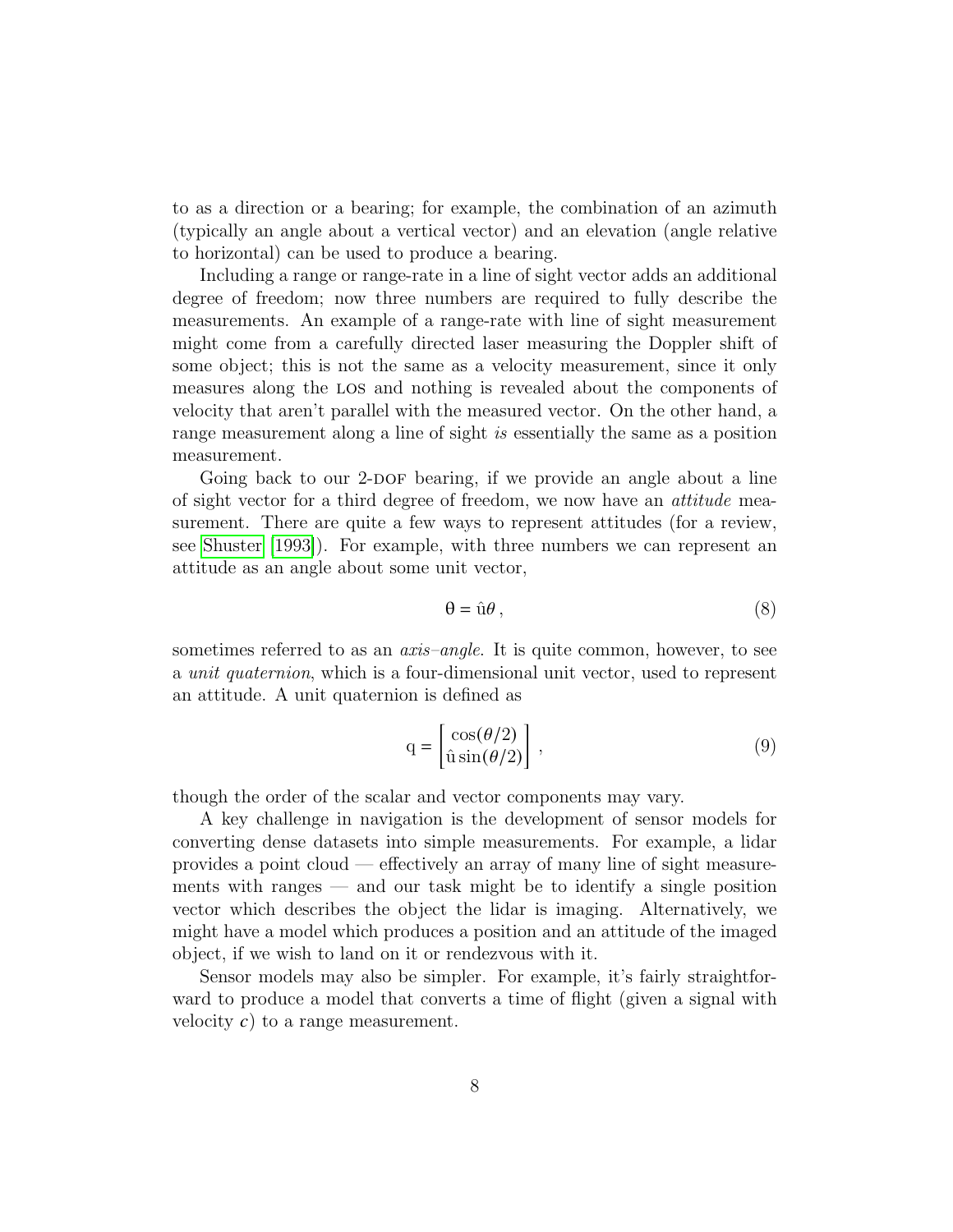#### 3.1 Measurement models

In order to translate a measurement into state information, we need a measurement model

$$
y = h(x), \tag{10}
$$

generally a linear function which relates a perfect (noiseless) measurement to the true state. Without going into too much math around Kalman filters, we are usually interested in the measurement residual. If the actual measurement is  $\tilde{y}$ , and we can model the measurement we'd expect at a given estimated state using  $h(\hat{x})$ , we write the measurement residual as

$$
\delta y = \tilde{y} - h(\hat{x}) \,. \tag{11}
$$

The rate of change of the measurement with respect to the state is written as

$$
H = \frac{\partial h(x)}{\partial x}\bigg|_{\hat{x}}.
$$
 (12)

If the measurement is a scalar  $y$  instead of a vector  $y$ , then  $H$  is a vector of the same length  $(n)$  as x, where each component describes how much information the measurement provides about each state component. If the measurement is a vector of size  $m$ , H is a matrix of size  $m \times n$ , where column  $H_{*,i}$  describes the contribution of scalar measurement component  $y_j$  to knowledge of each of the state components.

# 3.2 Information and dilution of precision

The *Fisher information matrix* for a given measurement is defined as

$$
N = HTH.
$$
 (13)

If the measurements contain no information about state component  $x_i$ , column  $i$  and row  $i$  of  $N$  will both contain zeros. Likewise, if two columns  $i$  and  $k$  of  $H$  contain the same information — information which is not *linearly* independent — these columns (or rows) in  $N$  will be identical.

The measurement information matrix is also useful in understanding how the geometry of measurements will affect our understanding of the state further down the road. In GPS research, the term *dilution of precision* is commonly used. By taking the inverse of the measurement information matrix, we get a covariance. Looking at the square root of the diagonal of that covariance, we get out scaling values which give a sense for how much the measurements can tell us about the state components we're trying to observe.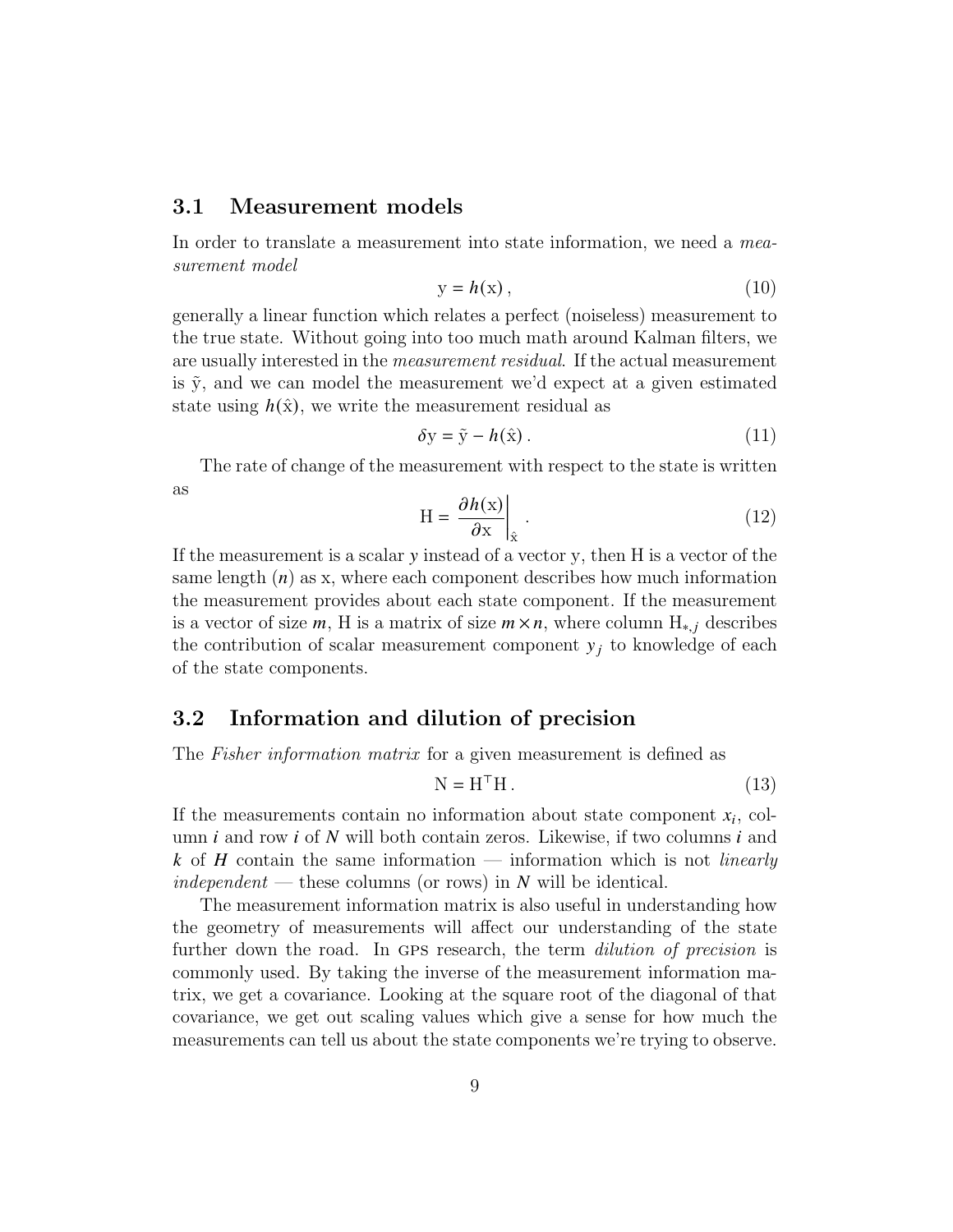#### 3.2.1 Example

Consider pseudorange measurements from four satellites. Neglecting time, a measurement model for the range to satellite  $i$  might look like

$$
h_i(\hat{\mathbf{r}}) = \|\mathbf{r}_i - \hat{\mathbf{r}}\|.
$$

We can compute the Jacobian as follows:

$$
h_i(\hat{\mathbf{r}}) = ((\mathbf{r}_i - \hat{\mathbf{r}})^{\top} (\mathbf{r}_i - \hat{\mathbf{r}}))^{1/2}
$$
  
\n
$$
H_i = \frac{\partial h_i(\mathbf{r})}{\partial \mathbf{r}}\Big|_{\hat{\mathbf{r}}} = (\mathbf{r}_i - \hat{\mathbf{r}})^{\top} ((\mathbf{r}_i - \hat{\mathbf{r}})^{\top} (\mathbf{r}_i - \hat{\mathbf{r}}))^{-1/2}
$$
  
\n
$$
= \frac{(\mathbf{r}_i - \hat{\mathbf{r}})^{\top}}{\|\mathbf{r}_i - \hat{\mathbf{r}}\|} = \frac{1}{\|\mathbf{r}_i - \hat{\mathbf{r}}\|} [x_i - \hat{x} \quad y_i - \hat{y} \quad z_i - \hat{z}].
$$

Let's plug in some numbers. If all of the measurements are taken of a lunar spacecraft — large  $x \approx 384400$ , which is the radius of the moon's orbit, and small  $y$  and  $z$  of around 6371, earth's radius — from three ground stations on earth, we get out rows of H that look approximately like this:

$$
H = \begin{bmatrix} 0.9999 & 0.017 & 0.017 \\ 0.9999 & 0.0 & 0.017 \\ 0.9999 & 0.017 & 0.0 \end{bmatrix},
$$
(14)

which gives us dilutions like

$$
\sigma_x = 1.73
$$
  
\n
$$
\sigma_y = 83.2
$$
  
\n
$$
\sigma_z = 83.2
$$

These tell us that we will get about 48 times much more knowledge in the direction parallel to the vector to the moon than we get in the two perpendicular axes. The effect is exaggerated if the observations are taken from the equator instead of the poles, as the values in the  $\zeta$  column of H are then reduced; the y values will be subject to rotation of the earth and might increase slightly.

# 3.3 Baseline

The above example illustrates the concept of *baseline* when making observations of faraway objects. Ground stations which are placed at extreme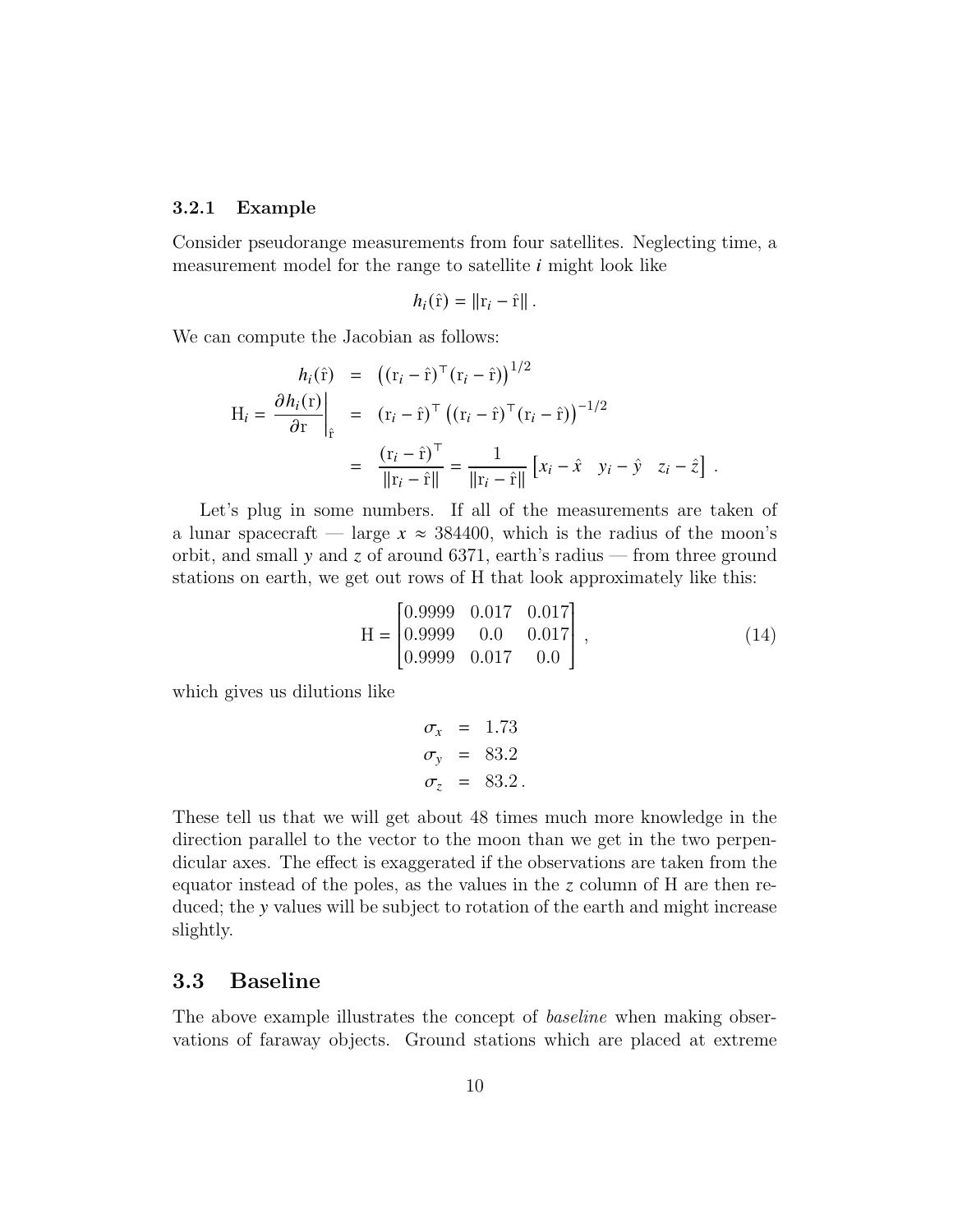locations provide more knowledge about the axes perpendicular to the mean line of sight.

If the measurements are range measurements, a smaller baseline tells us mostly about how far away the object is. A larger baseline provides bearing information as well.

If, on the other hand, the measurements are solely bearing measurements, the situation is reversed: a larger baseline provides range information. This is roughly analogous to how stereo vision works to create depth perception in animals with forward-facing eyes. The same effect can also be achieved using a single eye or camera by taking a sequence of measurements from multiple positions, a strategy used in chickens, and any other animals. Both strategies are employed in lunar positioning, and we can compare them using the numerical strategies just described.

# 4 Measurements

# 4.1 Radiometric ranging

#### 4.1.1 One-way ranging

As previously described, a one-way ranging strategy provides a pseudorange, which is the sum of the time of flight, the clock drift between the sender and receiver, and any atmospheric transmission delay. Such pseudorange measurements are typically employed in gnss receivers. Pseudorange measurements also provide range-rate information.

#### 4.1.2 Two-way ranging

A relatively straightforward modification is coherent two-way ranging. Typically, a ground station with a stable oscillator broadcasts a signal, which is received and coherently (without delay, sometimes referred to as a bent pipe) re-transmitted by the spacecraft. Because the signal returned to the ground was produced by the original oscillator and doesn't involve the spacecraft clock, a round-trip time of flight and Doppler shift can be measured directly, without any need to consider clock bias. A challenge is that the earth-based ground station moves between transmission and receipt of the signal, so we end up dealing with a model that looks like

$$
\rho = \rho_{1,s} + \rho_{s,2} \tag{15}
$$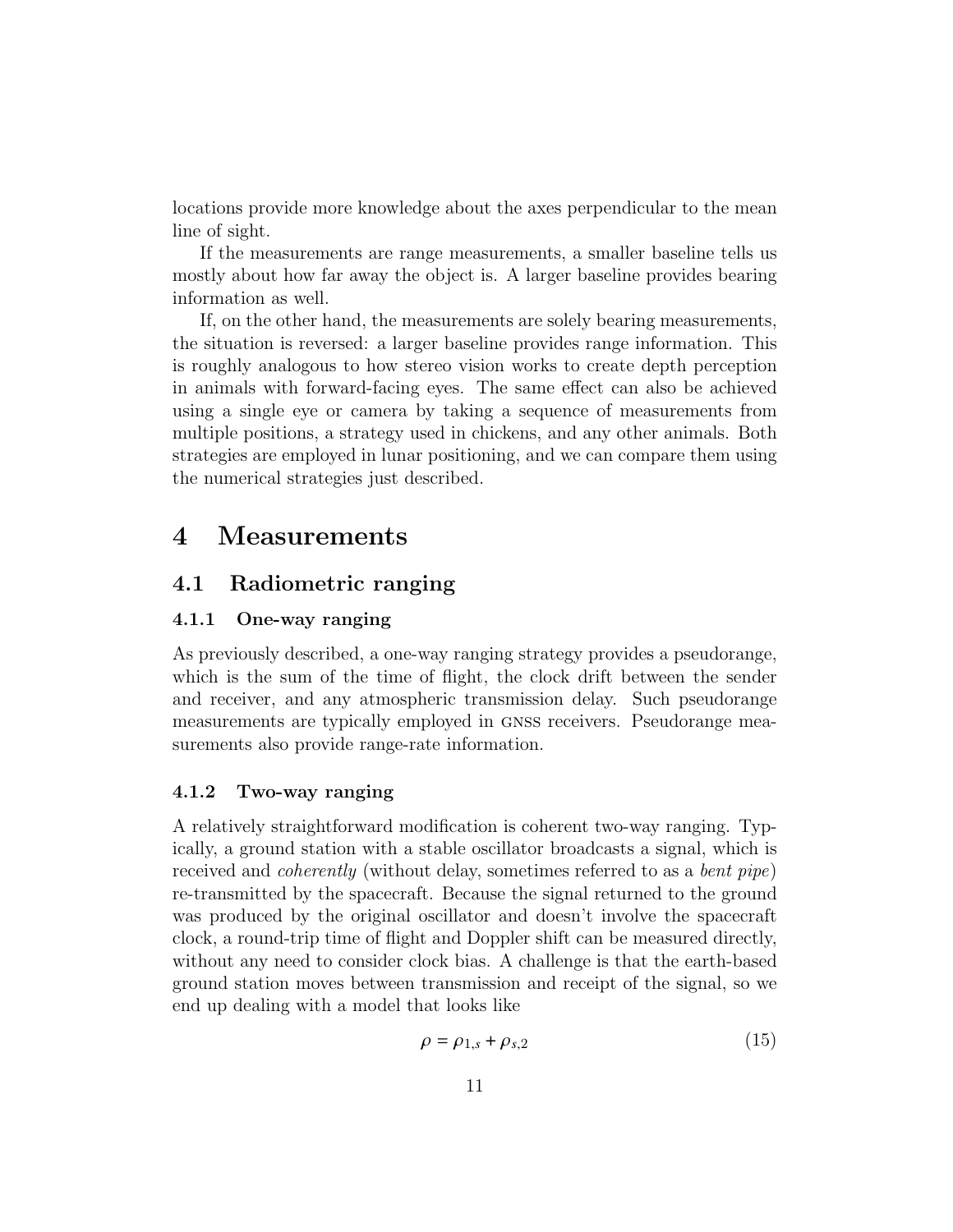where  $\rho_{1,s}$  is the length of a vector from location 1 to s and  $\rho_{s,2}$  is from s to 2. A similar calculation is required for the range-rate. Fortunately, we typically know the position vector of location 2 with respect to location 1.

#### 4.1.3 Three-way ranging

Sometimes, the spacecraft moves beneath the horizon from the perspective of the ground station used to transmit the two-way ranging signal, and a second ground station can be used. This strategy usually requires that one ground station provide the reference frequency to the other ground station.

#### 4.1.4 Delta-differential one-way ranging

A modification of one-way ranging involves the spacecraft's one-way signal being received simultaneously by two ground stations, known as differential one-way ranging. It can then be determined how much longer it took for the signal to reach one ground station than the other  $-$  a range difference measurement. Such a measurement is usually interpreted as an angle in the plane formed by the two ground stations and the spacecraft; the line of sights are not known well enough to be useful. By measuring a nearby known source (such as a quasar) before and after measuring the spacecraft, as in delta-differential one-way ranging, clock drifts and other biases can be estimated out.

#### 4.1.5 Four-way ranging (relayed two-way ranging)

Four-way ranging typically involves re-transmission via a relay satellite to the client spacecraft. The four 'ways' are ground to relay, relay to client, client to relay, and relay back to ground. The range and Doppler measurements must account for four different lines of sight, since both the relay and the ground segment move during the measurement. This strategy is used by NASA's Tracking and Data Relay System (TDRSS), whose satellites are in geosynchronous orbit. It has also been used by Kaguya and its Okina relay to estimate a gravity model for the lunar farside [\[Iwata et al., 2009\]](#page-17-2); Okina occupied a highly elliptical lunar polar orbit  $(100 \times 2400 \text{ km})$ .

The method requires two-way measurements be taken of the relay, as knowledge of its state is needed to determine the client state. Such relays are generally able to avoid reliance on atomic clocks by use of phase-locked loops, where the ground signal carrier frequency is used as the input oscillator for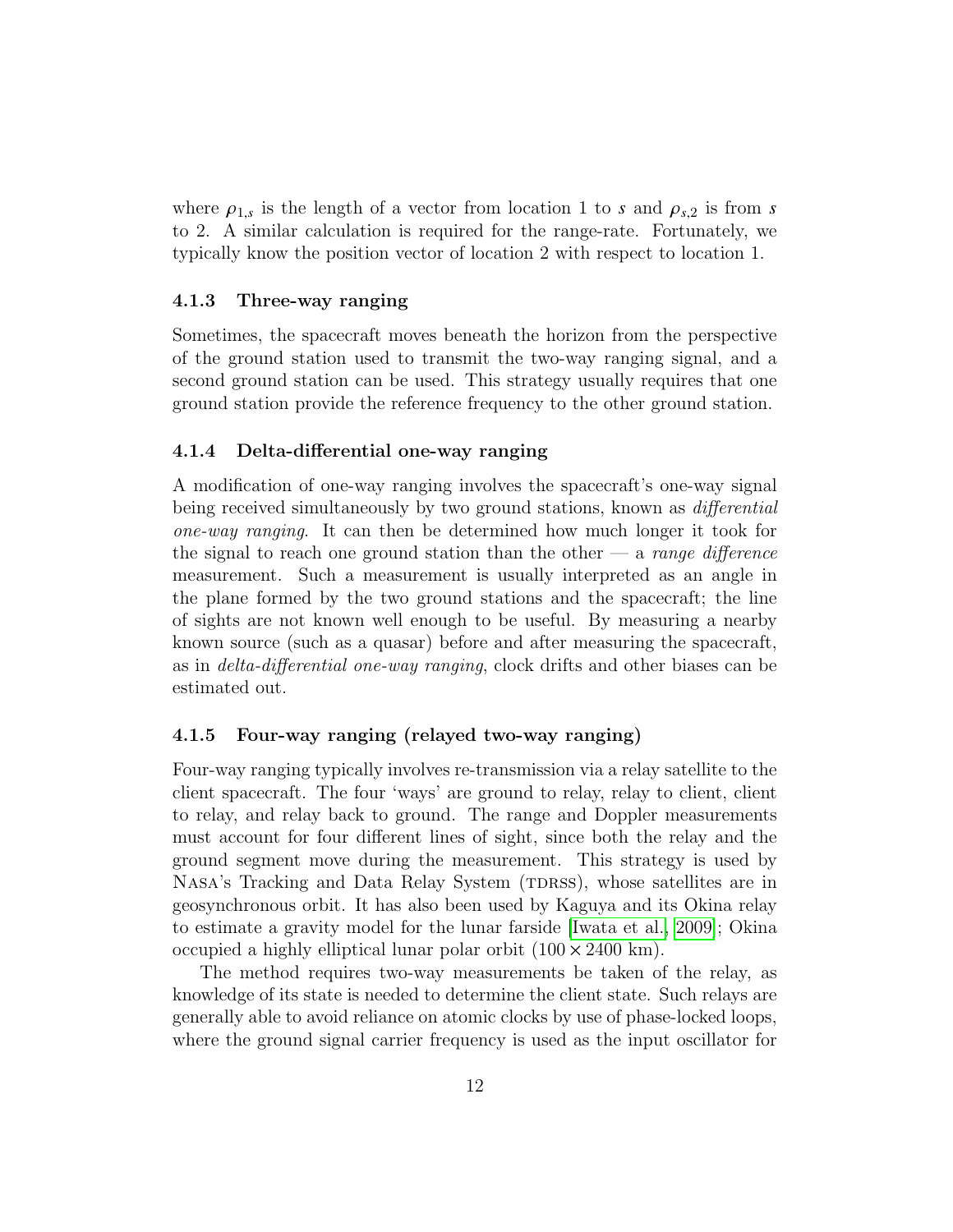the relay, and the relay carrier frequency in turn serves as the input oscillator for the client [\[Iwata et al., 2009\]](#page-17-2).

Relayed ranging and range-rate measurements using phase-locked loops begin to resemble a mesh navigation network. Do such things exist?

#### 4.1.6 Radar altimetry and velocimetry

If attitude measurements are available, this is a ranged line of sight measurement (3 degrees of freedom). Without attitude, it is strictly a scalar range along an unknown line of sight.

The Doppler shift may also be measured when the radar pulse is received. This measurement takes the same form as radar altimetry, except it returns a range-rate along the line of sight. The technique is also referred to as Doppler radar.

Range at which this is relevant for a spacecraft?

# 4.2 Laser techniques

#### 4.2.1 One-way forward laser ranging

A one-way laser ranging technique is utilized for Earth-based tracking of the Lunar Reconnaissance Orbiter [\[Sun et al., 2013\]](#page-17-3). An Earth-based ground station uses fairly well-known state information about the LRO to direct a laser communications signal. This 532 nm signal is received by an optical fiber bundle on LRO, which relays it to the laser altimeter optics.

As with radiometric ranging, the laser ranging system doubles as a communication system. It differs from radiometric ranging, however, in two key ways. Firstly, the laser must be carefully pointed; the bearing to the client must already be fairly well-known. Indeed, returned telemetry from LRO includes data on laser intensity that can be used to refine the pointing.

Secondly, but nevertheless of great importance, the laser ranging signal may be used to synchronize to gps time or some other oscillator. Thus, a wellaimed laser may be used to circumvent the problem of the differing subjective experiences of time in addition to that of unstable onboard oscillators.

#### 4.2.2 Two-way laser ranging

The LADEE experiment, which demonstrated two-way ranging and data transmission, used a multi-step process for the handshake needed for beam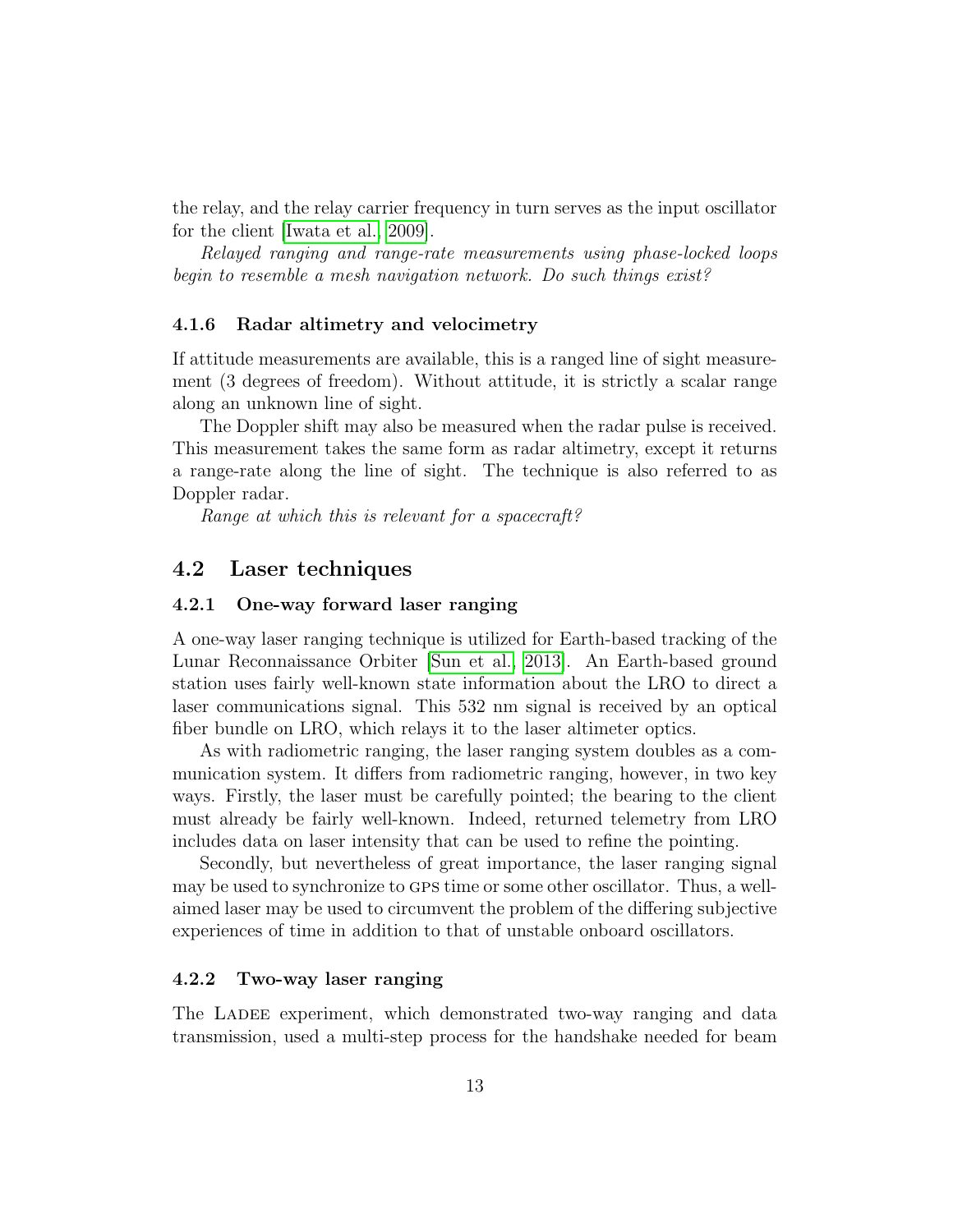pointing, roughly as follows:

- 1. The ground terminal had to acquire a target 384,400 km away with a beacon beam angular diameter of 45 microradians, which meant the beam would create a 19 km spot on the moon, subject to atmospheric distortion. Initial pointing was determined by known ephemeris data in combination with attitude measurements using stars.
- 2. Upon detection of the uplink beam by the lunar terminal's wide-field detector, the downlink beam could be directed toward the ground terminal.
- 3. The ground terminal used the detection of the downlink beam to improve its uplink pointing.

Note that data were transmitted using a narrower beam.

The mount for such laser ground terminals is generally azimuth–elevation — that is, the ground telescopes can pivot about the up axis, and at some azimuth the telescopes can be pointed at some elevation. In the case of LADEE, four co-mounted downlink telescopes were utilized along with four uplink telescopes. [\[Murphy et al., 2014\]](#page-17-4)

#### 4.2.3 Laser altimetry, velocimetry, and Doppler lidar

This technique is fundamentally similar to radar altimetry and velocimetry.

A three-beam device known as a Doppler lidar also exists; the beams are fixed and provide range and range-rate measurements along three lines of sight. The range-rate measurements provide a great deal of information at little cost. For navigation on Earth and Mars, the Doppler lidar takes precise enough velocity measurements to be able to detect the rotation of the planet, and when coupled with an inertial measurement unit, the range-rate measurements alone are capable of providing latitude and altitude measurements. The Moon rotates far less quickly, so these measurements are not useful for determining latitude or altitude.

Direct use of range measurements requires an accurate terrain model, which is technically challenging to produce. However, such a strategy is most likely used for navigation of cruise missiles on Earth, and its use on the Moon is not impossible to envision.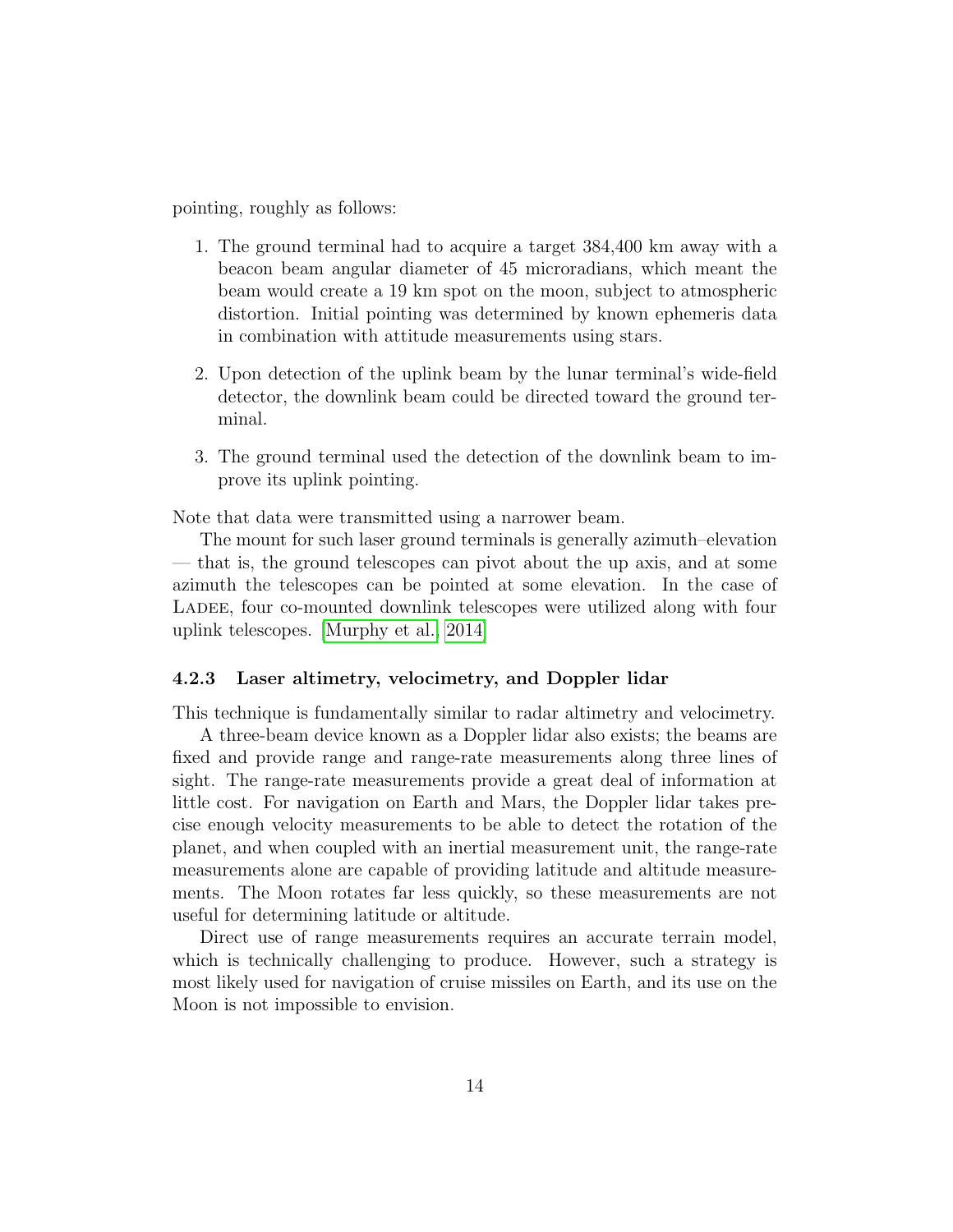Commercial off-the-shelf laser altimeters are difficult to find. Hearsay suggests some missions may be custom-ordering theirs from lidar manufacturers.

#### 4.2.4 Lidar

Lidars provide a 3-dimensional point cloud, an array of ranged lines of sight measurements. A sensor model must be used to translate these data into useful information for the navigation filter. Most space-based sensors are scanning or flash lidars, with no moving parts [\[Christian and Cryan, 2013\]](#page-17-5).

Because of the limited range of lidar sensors, they are usually used for hazard detection and avoidance. The cost limits their applicability; they are unlikely to be used on robotic missions, but will be essential on crewed flights.

### 4.3 Optical measurements

#### 4.3.1 Horizon

Horizon measurements require good attitude knowledge. They work by fitting an ellipsoid model to the lit limb of a planet, and return a ranged line of sight to the center of the ellipsoid. The range information is substantially less accurate than the bearing. The accuracy of both range and bearing is correlated with how much of the nearside of the planet is lit.

Horizon measurements may also be taken of Earth; the Orion capsule uses its docking camera to take Earth horizon measurements as a backup in case of a communications problem. However, atmospheric distortion presents some challenges when fitting an ellipsoid to Earth.

The planet must occupy a sufficiently large portion of the focal plane array to be useful for horizon navigation. When the planet outgrows the focal plane array, this technique is no longer usable.

#### 4.3.2 Terrain-relative

Terrain-relative navigation takes many forms and provides many types of measurements:

• Position using unknown features (requires overlapping images where each image shares three features with the preceding one)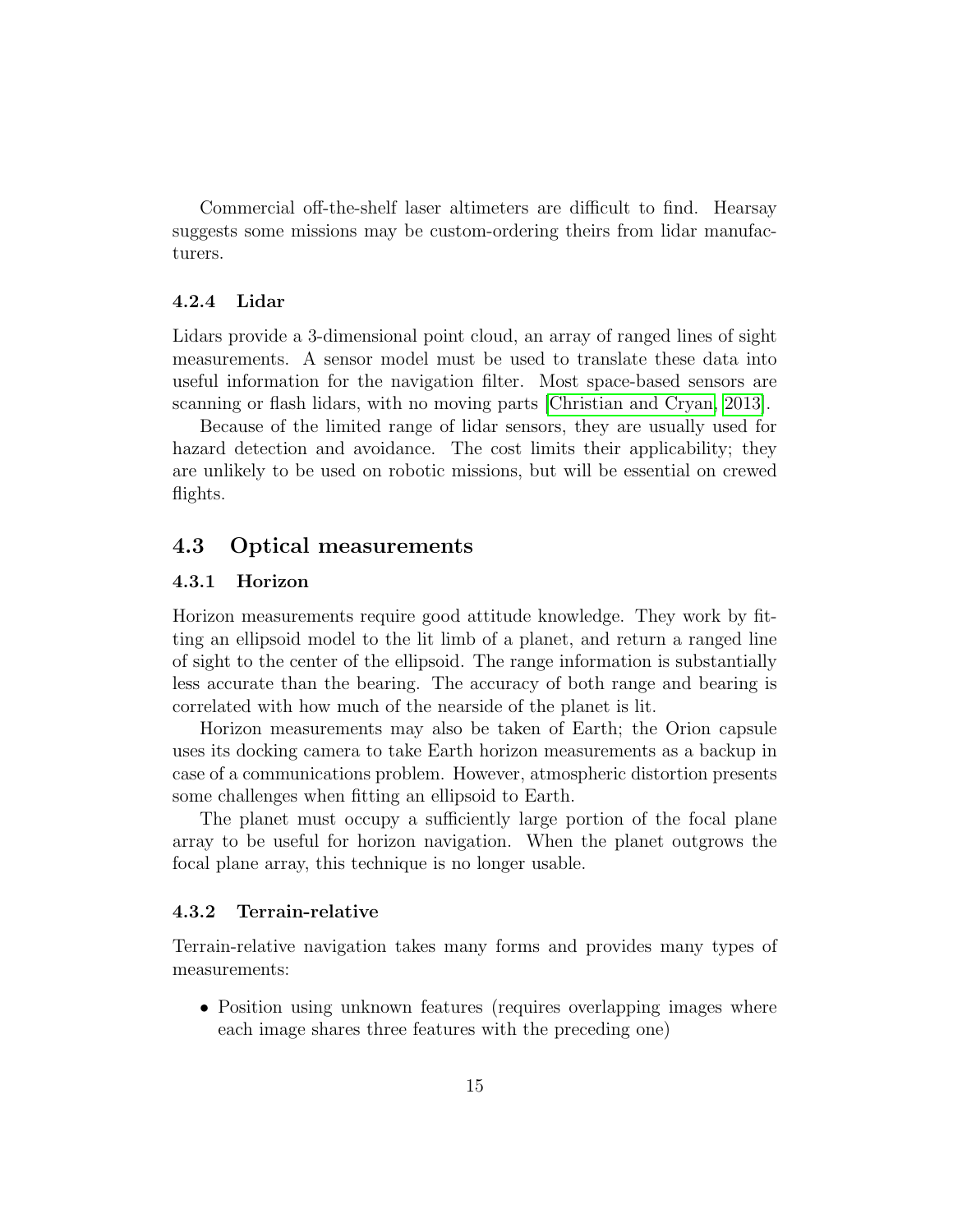- Crater or other features in a database [\[Christian et al., 2020\]](#page-17-6)
- Optical flow of features
- Delta position using unknown features

#### 4.3.3 Hazard-relative

SLAM, generally.

# 4.4 Global techniques

These are techniques which don't rely on the earth or moon and can be utilized anywhere in the solar system.

#### 4.4.1 X-ray

4.4.2 Star

# References

<span id="page-15-0"></span>Felix Savary. Memoirs sur l'Aimentation. Annales de Chimie et de Physique, 34:5–37, 1827.

<span id="page-15-1"></span>Alexander M. Nicolson. Generating and transmitting electric currents, 1918.

- <span id="page-15-2"></span>Thomas L. Bayard. The New "Crystal Pilot". Popular Radio, 9(4):342–347, 1926.
- <span id="page-15-3"></span>J. T. M. Van Beek and R. Puers. A review of MEMS oscillators for frequency reference and timing applications. Journal of Micromechanics and Microengineering, 22(1), 2012. ISSN 09601317. doi: 10.1088/0960-1317/22/1/ 013001.
- <span id="page-15-4"></span>Marvin E. Frerking. Fifty years of progress in quartz crystal frequency standards. In Proceedings of the Annual IEEE International Frequency Control Symposium, pages 33–46, Honolulu, HI, USA, 1996. IEEE. ISBN 0780333098. doi: 10.1109/freq.1996.559817.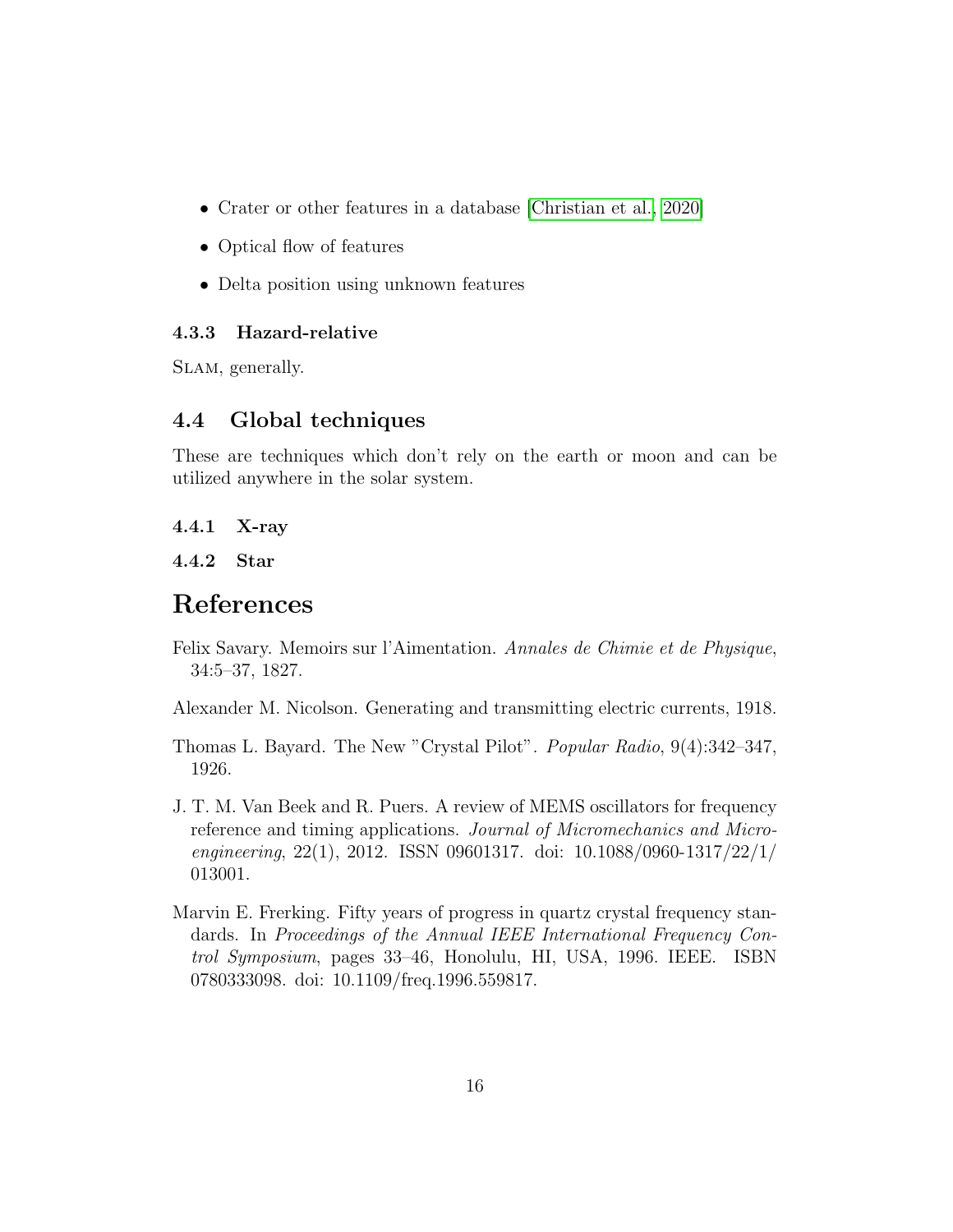- <span id="page-16-0"></span>Robert F. C. Vessot. A review of atomic clock technology, the performance capability of present spaceborne and terrestrial atomic clocks, and a look toward the future. NASA, Relativistic Gravitational Experiments in Space, pages 186–201, 1989.
- <span id="page-16-1"></span>L. Essen and J. V. L. Parry. An atomic standard of frequency and time interval: A cæsium resonator. Nature, 176(4476):280–282, 1955. ISSN 00280836. doi: 10.1038/176280a0.
- <span id="page-16-2"></span>Bureau International des Poids et Mesures. Resolution 1: Unité de temps (seconde). In 13th Conférence Générale des Poids et Mesures (CGPM), page 103, 1967.
- <span id="page-16-3"></span>William J. Riley. A History of the Rubidium Frequency Standard. UFFC-S History, July:1–34, 2019. URL [http://www.wriley.com/](http://www.wriley.com/A History of the Rubidium Frequency Standard.pdf) [AHistoryoftheRubidiumFrequencyStandard.pdf](http://www.wriley.com/A History of the Rubidium Frequency Standard.pdf).
- <span id="page-16-4"></span>H. M. Goldenberg, D. Kleppner, and N. F. Ramsey. Atomic hydrogen maser. Physical Review Letters, 5(8):361–362, 1960. ISSN 00319007. doi: 10.1103/ PhysRevLett.5.361.
- <span id="page-16-5"></span>S. L. Campbell, R. B. Hutson, G. E. Marti, A. Goban, N. Darkwah Oppong, R. L. McNally, J. M. Robinson, W. Zhang, and B. J. Bloom. A Fermi-degenerate three-dimensional optical lattice clock. 94(October):90– 94, 2017.
- <span id="page-16-6"></span>Bureau International des Poids et Mesures. Director's Report on the Activity and Management of the International Bureau of Weights and Measures Supplement: Time Department. May 2018. URL [https://www.bipm.](https://www.bipm.org/en/bipm/tai/) [org/en/bipm/tai/](https://www.bipm.org/en/bipm/tai/).
- <span id="page-16-7"></span>Samuel R. Stein and John R. Vig. Frequency Standards for Communications. Technical report, U.S. Army Electronics Technology and Devices Laboratory, Fort Monmouth, NJ, jan 1991.
- <span id="page-16-8"></span>John D. Prestage and Gregory L. Weaver. Atomic clocks and oscillators for deep-space navigation and radio science. *Proceedings of the IEEE*, 95(11): 2235–2247, 2007. ISSN 00189219. doi: 10.1109/JPROC.2007.905130.